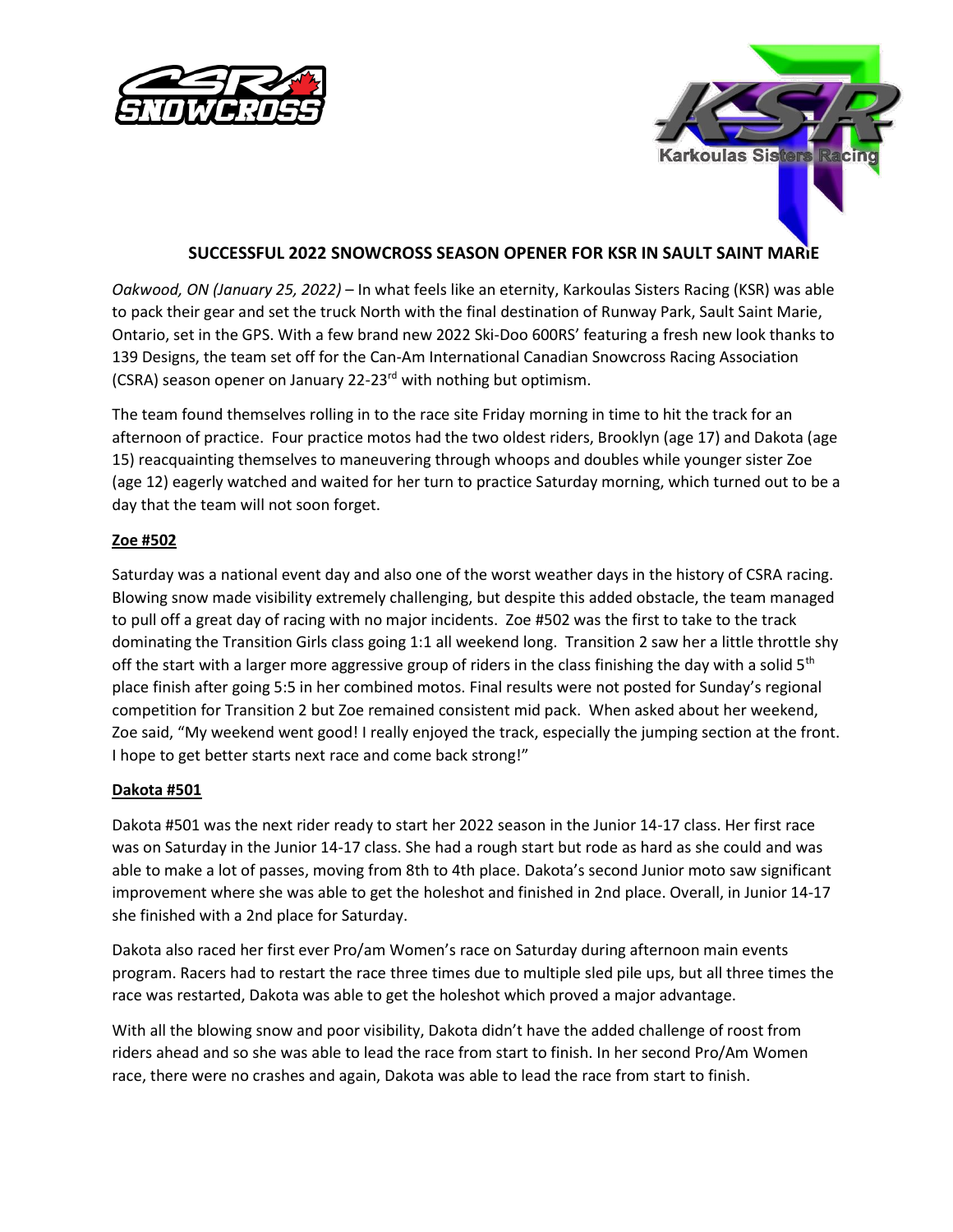Sunday focused on Regional classes racing and unfortunately in her first Junior moto Dakota got in a tangle up with other racers. However, she was able to make up time and go from 9th place to 5th place. In her last Junior race, Dakota had a clean run and placed 2nd which allowed her to get another 2nd place overall finish for the day. In reflecting on the weekend, Dakota said, "I am very happy with my performance and my results, even if all the races didn't go how I would have liked. I am even more excited for our next race in two weeks!"

## **Brooklyn #500**

The teams most seasoned rider, Brooklyn #500, hit the track for the "pro show" Saturday afternoon as part of the National series in the Pro/Am Women class. In addition to the added pressure of being the returning championship title holder, the 2022 season brings the first year the two eldest sisters add the dynamic of being competitors to their relationship. After keeping their Dad, Troy, busy bouncing back and forth at the line anxiously awaiting the green light, Brooklyn had a solid start finishing  $2^{nd}$  overall in the class for the day.

When asked about her experience, Brooklyn replied, "It felt great to get back out racing this weekend! After a very modified past season due to Covid-19, I am very excited to have an almost completely normal season this year with spectators and all." Brooklyn mentioned that she didn't have as much practice leading up to the event as she would have liked, so it was a bonus to have an entire practice day on Friday. The track was great and included a downhill, so it was a lot of fun to race on. On race day Brooklyn had a great first moto after two restarts, finishing in second place. The extreme weather definitely played a part in moto two, but she still managed to get away with a second place over all for the day.

The weekends experience didn't just stick to the track. On Friday afternoon, Troy Karkoulas (team manager and dad), had the opportunity alongside his eldest daughter Brooklyn, to do a radio interview describing the Sport of Snowcross and the team's experiences. In addition to this opportunity, the entire team had the pleasure of being filmed by a local news channel (northernontario.ctvnews.ca) sharing their excitement for being back at the sport!

KSR has made some amazing relationships with many great sponsors over the years that we would like to thank for their continued support for this 2022 season: Bailey Motorsports, Motul, Ski-Doo, Fly Racing, Backwoods Promotions, Scott Sports Canada, C&A Pro Skis, Rox Speed FX, Dayco, Off-Road Vixens, Stud Boy Traction Products, Atlas, 139 Designs, Tekvest, St. Onge Recreation.

**RESULTS:** To see full results for the CSRA Series, visit: <http://live.tracksideresults.com/csra/>

**FOLLOW US:** @KSRsnowcross (Twitter & Instagram)

**WEBSITE:** For more information about KSR, visit [www.KRacing.ca](https://d.docs.live.net/82e8528d8cde223b/www.KRacing.ca)

**NEXT RACE:** Kawartha Cup – February 5-6<sup>th</sup> – Lindsay, ON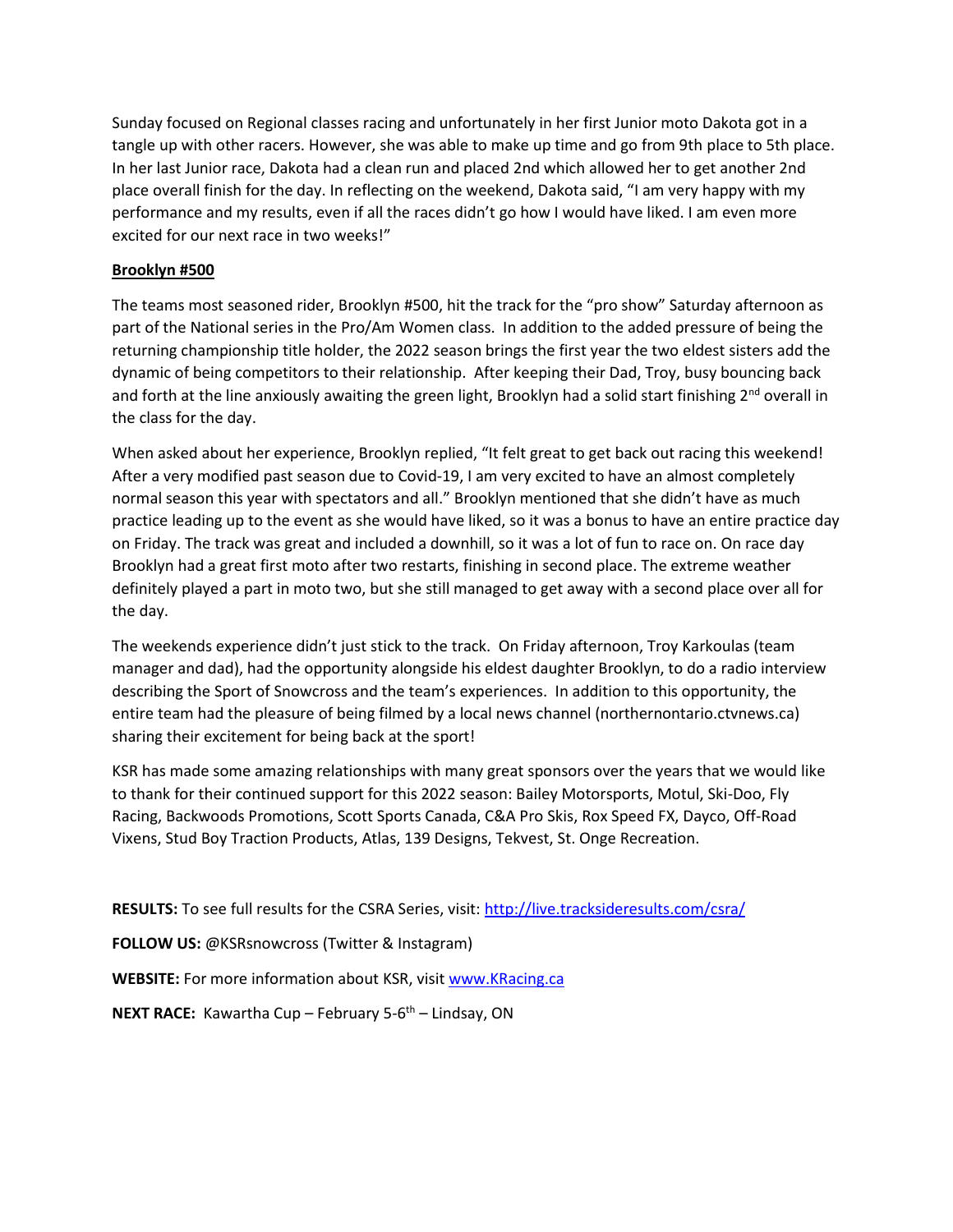